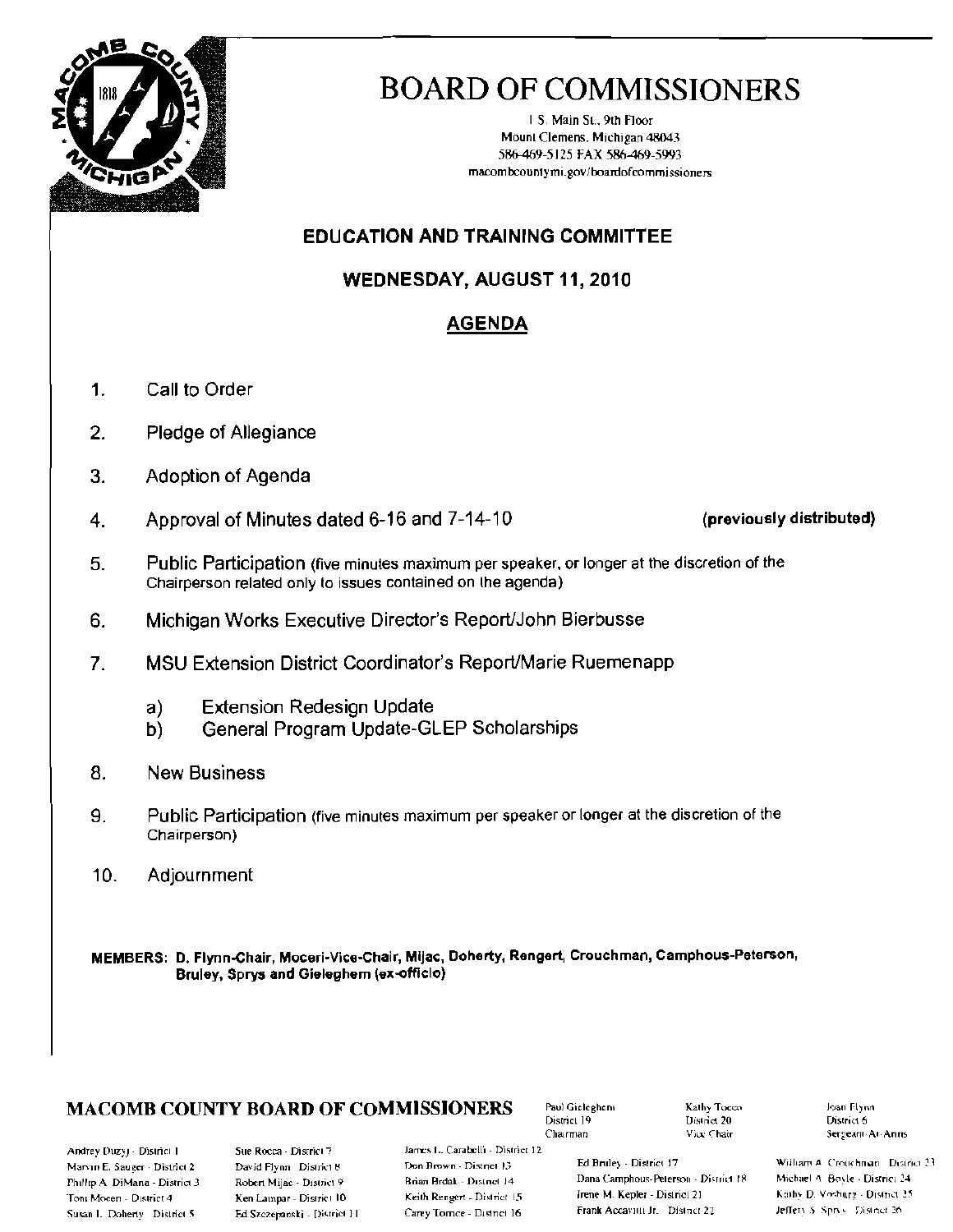

A private-public partnership administered locally by the Macomb/St. Clair Workforce Development Board

TO: **Education & Training Committee** 

FROM: John H. Bierbusse

 $RE:$ Meeting of August 11, 2010

On July 21, 2010 the U.S. Senate passed the extension to the unemployment program and the next day the President signed the legislation. This bill provides the following:

- Extension of Emergency Unemployment Compensation (EUC) program  $-$  The Emergency Unemployment Compensation (EUC) program phased-out at the end of May 2010. This program provides (depending on a State's unemployment rate) up to fiftythree (53) weeks of extended benefits. The bill extends the EUC program through November 2010 and is retroactive. Miehigan qualifies for the full 53 weeks.
- Extension of Extended Benefits (EB) program 100% Federal funding for the Extended Benefits (EB) program phased-out at the end of May 2010. This program provides up to an additional 13 to 20 weeks of benefits in certain States (i.e., 13 weeks for States at or above 6.5% unemployment and another 7 weeks for States at or above 8% unemployment). The bill would extend full funding for the EB program through November 2010. Again, Michigan qualifies for the full 20 week extension.

distritu

#### **ADMINISTRATIVE OFFICE**

#### **CUSTOMER CENTERS**

VerKuilen Building 21885 Dunham Road, Suite 11 Clinton Township, MI 48036-1030 (586) 469-5220 FAX (566) 469-7488

75 North River Road Mt. Clemens, MI 48043 (586) 459-7702 FAX (586) 469-5062

15950 12 Mile Road Roseville, MI 48066 (586) 447-9200 FAX (586) 447-9236

43630 Hayes Road Clinton Township, MI 48038 (586) 263-1501 FAX (586) 286-9517

100 McMorran Boulevard 6th Floor Port Huron, MI 48060  $(810)$  966-3300 FAX (810) 966-3337

27850 Van Dyke Warren, MI 48093 (586) 574-2170 FAX (586) 576-0576

The Macomb/St. Clair Workforce Development Board, administering federal and state funded employment and training programs, is a non-profit, equal opportunity employer/program. Auxiliary aids, services, and reasonable accommodations are available upon request to individuals with disabilities. Michigan Relay Center 1-800-649-3777 (Voice and TTY).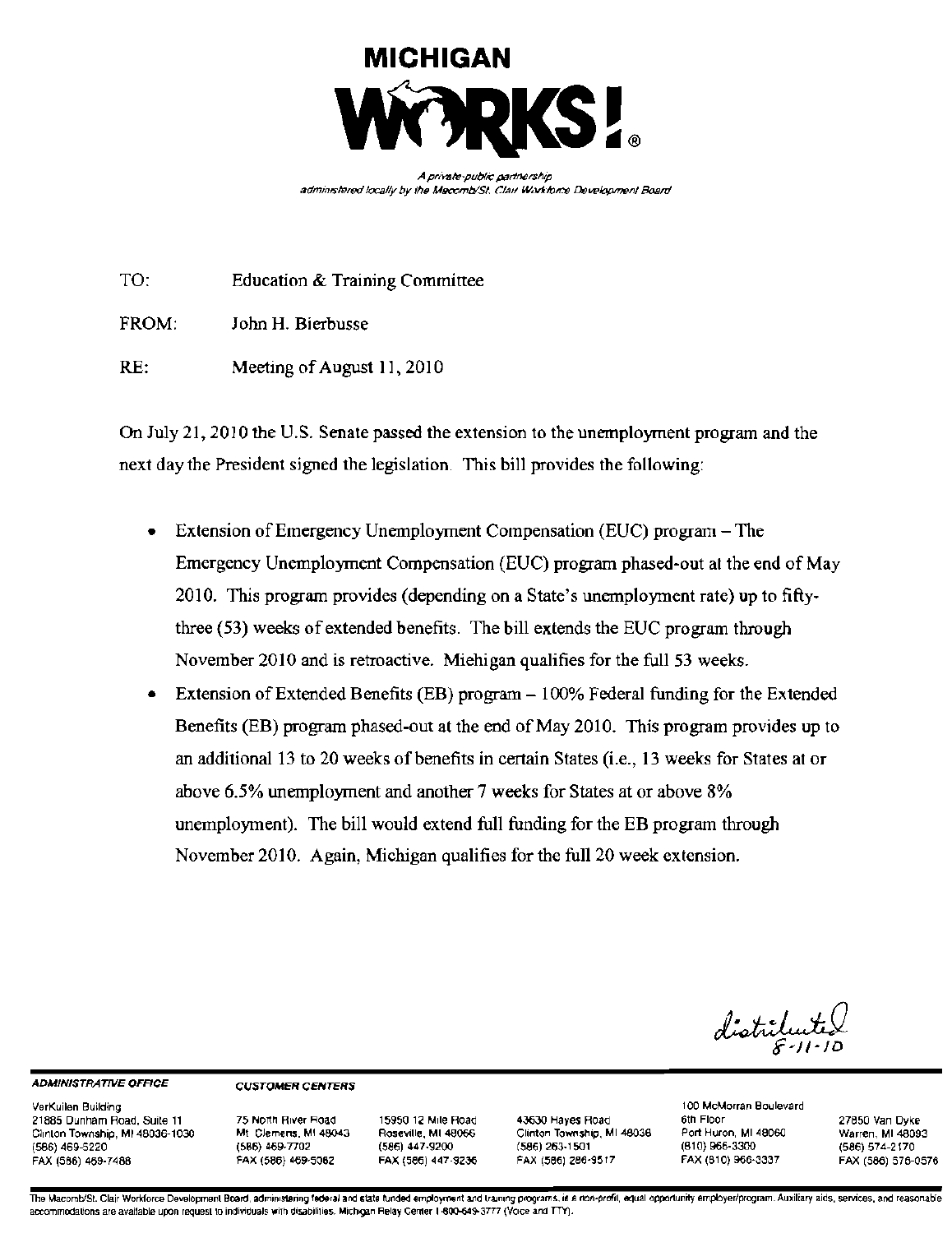### **Employment Services Registrations**

| <b>DATE</b>                              | 2008   | 2009   | 2010   |
|------------------------------------------|--------|--------|--------|
| 1 <sup>st</sup><br>Week of Year          | 720    | 2,705  | 2,654  |
| 2 <sup>nd</sup><br>Week                  | 877    | 3,488  | 2,125  |
| $3^{\overline{\text{id}}}$<br>Week       | 1,050  | 2,931  | 1,700  |
| 4 <sup>th</sup><br>Week                  | 812    | 2,500  | 1,572  |
| $5^{\text{th}}$<br>Week                  | 755    | 2,504  | 1,527  |
| $\overline{6^{\text{th}}}$<br>Week       | 781    | 2,245  | 1,272  |
| 7 <sup>th</sup><br>Week                  | 802    | 2,338  | 1,322  |
| 8 <sup>th</sup><br>Week                  | 698    | 1,958  | 1,571  |
| $\overline{{\bf 9}^{\text{th}}}$<br>Week | 710    | 2,203  | 1,671  |
| $10th$ Week                              | 832    | 2,230  | 1,496  |
| $11th$ Week                              | 900    | 2,015  | 1,325  |
| $12^{\text{th}}$ Week                    | 842    | 1,954  | 1,219  |
| $13^{\text{th}}$ Week                    | 854    | 1,940  | 1,158  |
| $14^{\text{th}}$ Week                    | 898    | 2,067  | 1,366  |
| $15th$ Week                              | 959    | 2,146  | 1,475  |
| $16th$ Week                              | 922    | 2,261  | 1,439  |
| $17th$ Week                              | 841    | 2,441  | 1,276  |
| $18th$ Week                              | 850    | 2,289  | 1,184  |
| $19th$ Week                              | 852    | 2,661  | 1,190  |
| 20 <sup>th</sup> Week                    | 800    | 2,459  | 1,107  |
| 21 <sup>st</sup> Week                    | 730    | 2,263  | 933    |
| $22nd$ Week                              | 538    | 1,988  | 1,174  |
| $23rd$ Week                              | 678    | 2,409  | 1,163  |
| $24^{\mathrm{th}}$ Week                  | 647    | 2,696  | 1,155  |
| $25th$ Week                              | 718    | 2,712  | 1,337  |
| 26 <sup>th</sup> Week                    | 710    | 2,089  | 1,379  |
| $27th$ Week                              | 748    | 2,071  | 985    |
| $28th$ Week                              | 811    | 2,522  | 1,019  |
| $29th$ Week                              | 819    | 2,259  | 1,022  |
| 30 <sup>th</sup> Week                    | 738    | 2,062  | 1,095  |
| 31 <sup>st</sup> Week                    | 914    | 1,871  | 1,163  |
| <b>TOTAL</b>                             | 24,806 | 72,277 | 42,074 |

 $\sim 10^{-1}$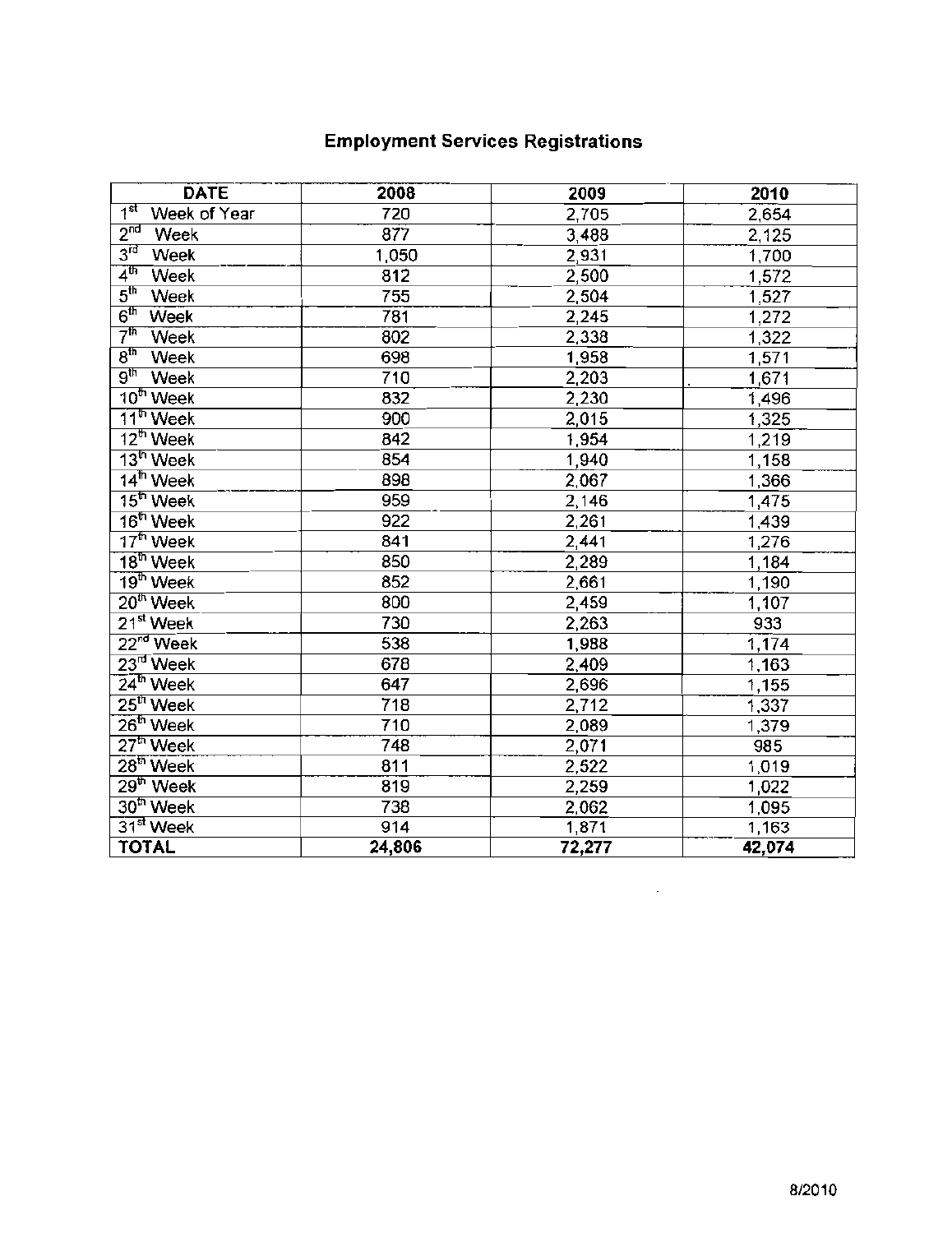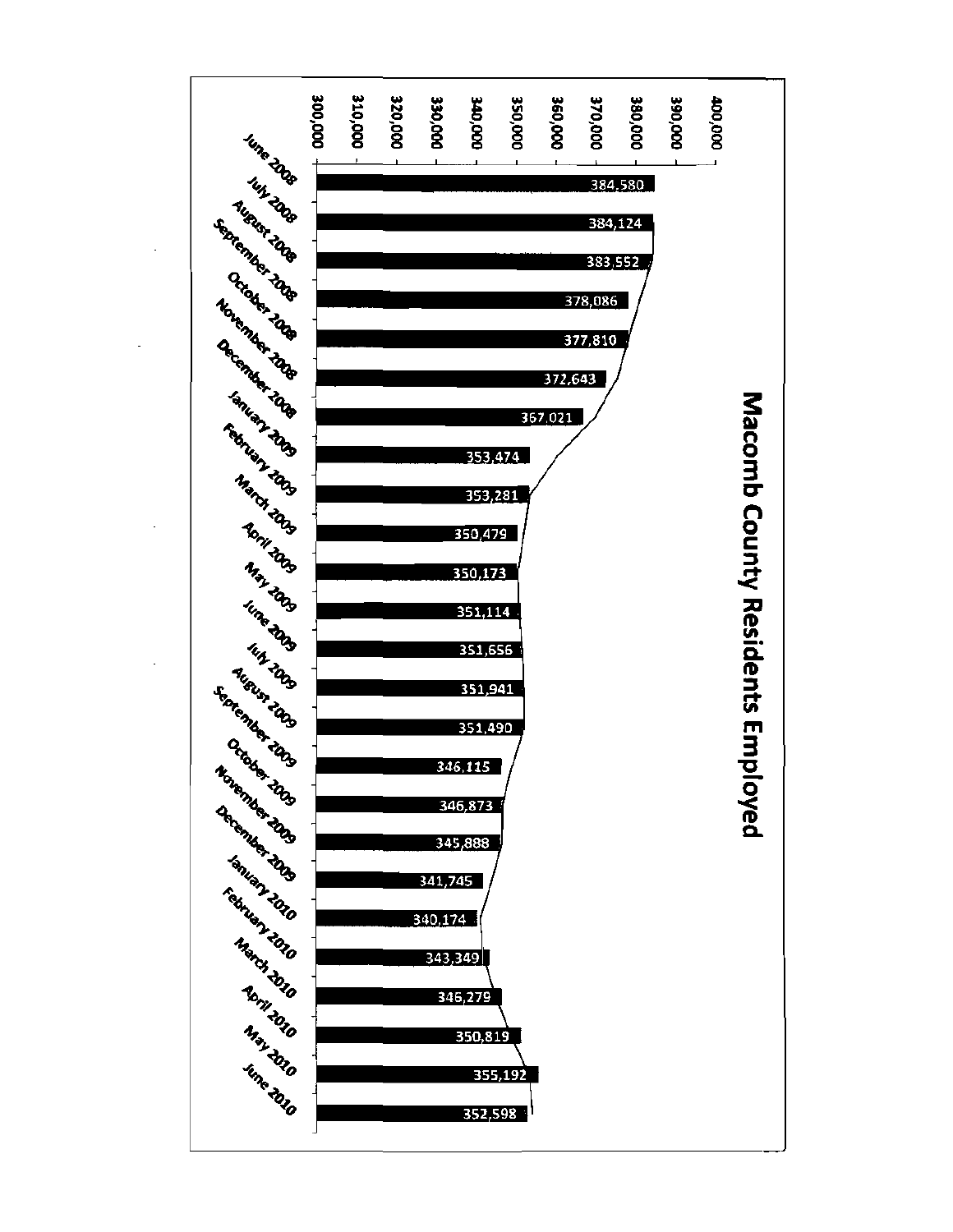## Macomb County

|                  | Labor Market. | Employed | Unemployed | Rate  |
|------------------|---------------|----------|------------|-------|
| <b>July 2009</b> | 420,641       | 342,244  | 78,397     | 18.6% |
| June 2010        | 411,870       | 352,598  | 59,272     | 14.4% |
| Annual 1999      | 444,100       | 427,427  | 16,377     | 3.7%  |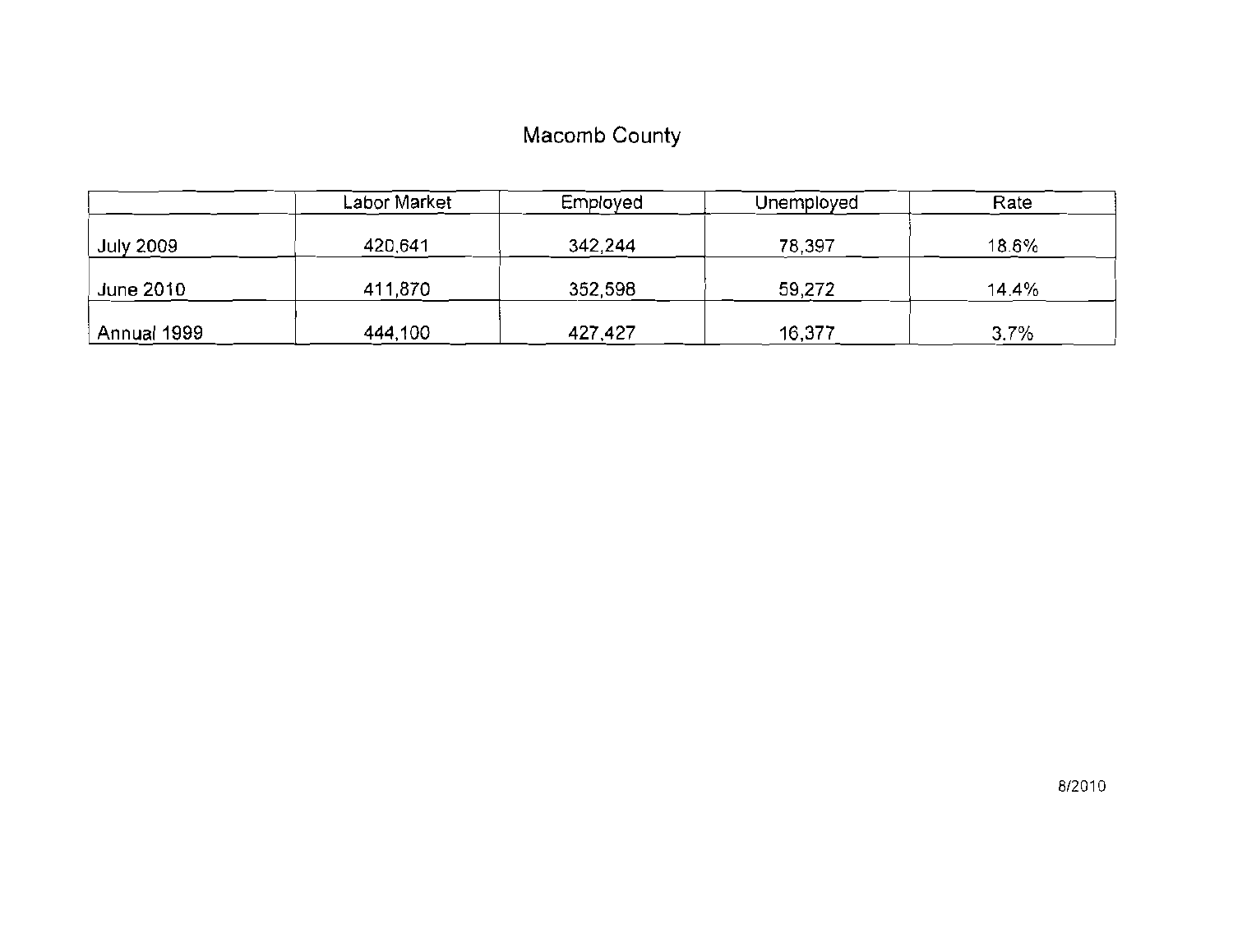